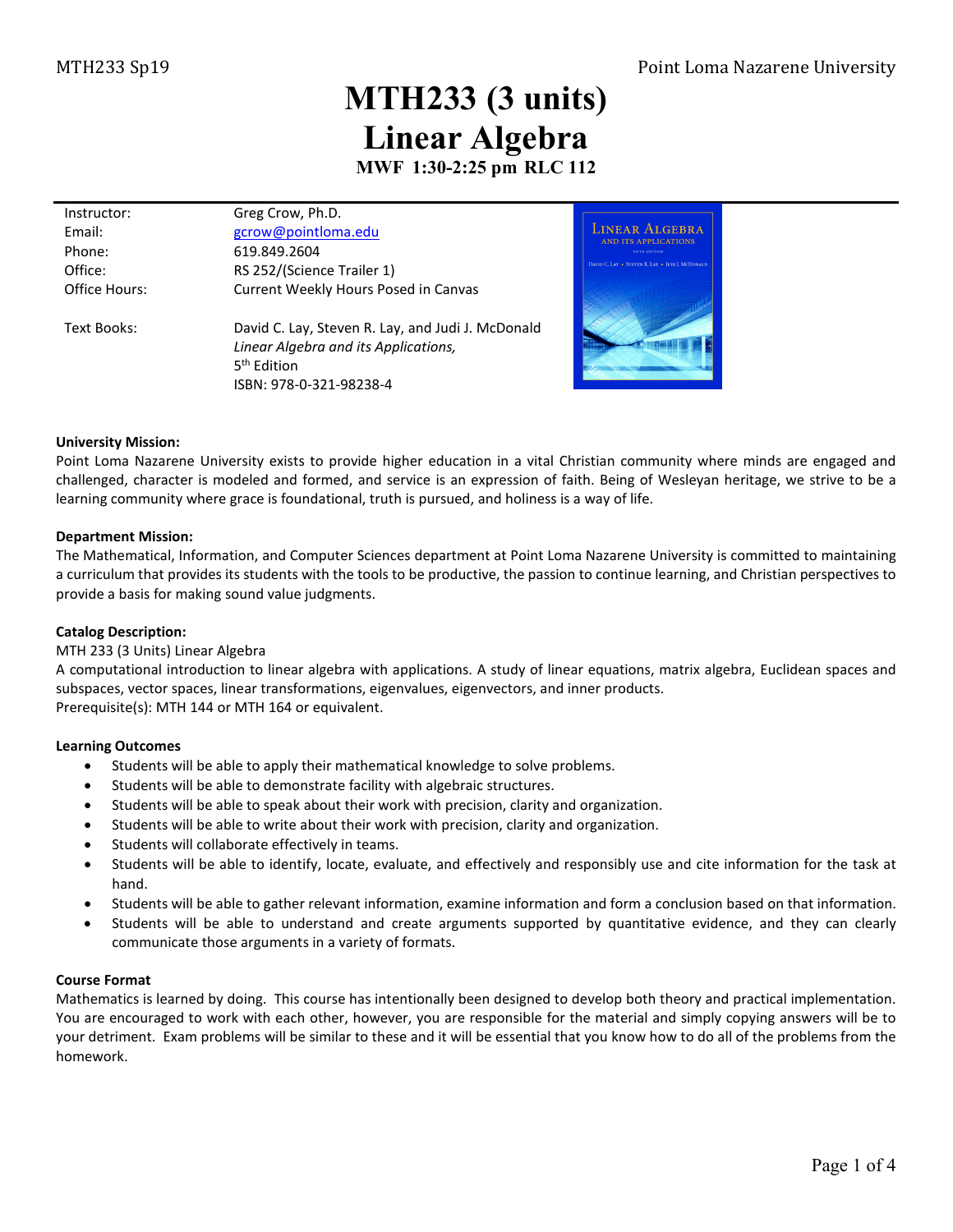## MTH233 Sp19 Point Loma Nazarene University

## **Written Homework:**

The homework is designed to allow you to grasp the concepts of Linear Algebra; it is not an end in itself. Assignments will be announced on Monday, Wednesday, and Friday. The work will be due on the following Friday (with a few exceptions). The problems from the text may be submitted as a hard copy or may be submitted by e-mail in Word or Excel format (but not in Google Docs). There may also be other activities that are completed as homework. Late homework will not be accepted without prior consent or a well-documented emergency beyond your control. The lowest homework score will be dropped prior to computing the final course grade.

Collected assignments must be prepared in a style suitable for grading. The following guidelines are used to determine credit:

- the organization must be easy to follow
- the work must be legible
- complete solutions must be written for problems (not just answers);
- answers must be clearly marked
- use complete sentences to answer questions

### **Examinations and the Final Examination:**

There will be two Mid-Semester Examinations and a comprehensive Final Examination. Both Mid-Semester Examinations and the Final Examination will include problems and questions over material assigned in the text, readings and handouts, as well as material presented in class. The examination schedule is included in the daily schedule. The instructor will not accept excuses such as poor communication with parents, benefactors, surf team sponsors and/or travel agents. No examination shall be missed without prior consent or a well-documented emergency beyond your control. In such cases, all make-up exams will occur at 8:30 am on the Saturday between classes and Final Exam week. A score of zero will be assigned for an examination that is missed without prior consent or a well-documented emergency beyond your control.

#### **Grade Components:**

| <b>Grade Component</b>          | Percent |
|---------------------------------|---------|
| Two Examinations at 20% each    | 40      |
| Final Exam                      | 30      |
| Written Homework and Activities | 30      |
| Total                           | 100     |

#### **Grading Scale:**

Grades are based on the number of points accumulated throughout the course with the following exception. A student must pass at least one of Examination 1, Examination 2, or the Final Examination in order to pass the class. That is, a score of 60% must be achieved on one of the Examinations, or else the final grade will be an F regardless of all other point totals. Approximate minimal percentages required to obtain a given grade are:

| Grading Scale in percentages   A |                                                         | в                                                                              |  |
|----------------------------------|---------------------------------------------------------|--------------------------------------------------------------------------------|--|
|                                  |                                                         | $ (87.5, 90.0) $ (77.5, 80.0) (67.5, 70.0)                                     |  |
|                                  |                                                         | $\mid$ [92.5, 100] $\mid$ [82.5, 87.5] $\mid$ [72.5, 77.5] $\mid$ [62.5, 67.5] |  |
|                                  | $-$ [90.0, 92.5) [80.0, 82.5) [70.0, 72.5) [60.0, 62.5) |                                                                                |  |

#### **Attendance:**

Attendance is expected at each class session. In the event of an absence you are responsible for the material covered in class and the assignments given that day.

Regular and punctual attendance at all classes is considered essential to optimum academic achievement. If the student is absent from more than 10 percent of class meetings, the faculty member can file a written report which may result in de-enrollment. If the absences exceed 20 percent, the student may be de-enrolled without notice until the university drop date or, after that date, receive the appropriate grade for their work and participation. Se[e Attendance Policy](https://catalog.pointloma.edu/content.php?catoid=28&navoid=1761#Class_Attendance) in the in the Undergraduate Academic Catalog.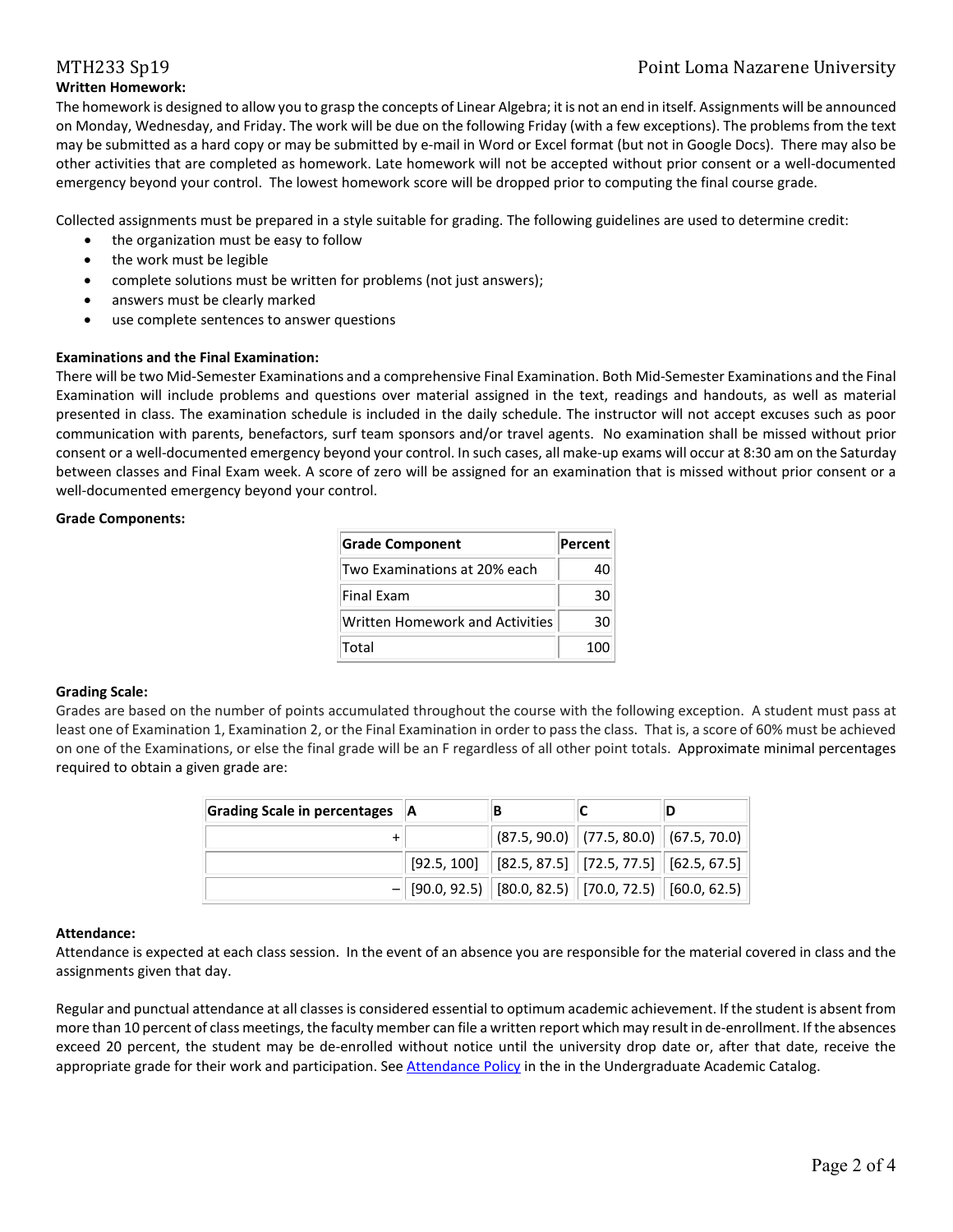#### **Class Enrollment:**

It is the student's responsibility to maintain his/her class schedule. Should the need arise to drop this course (personal emergencies, poor performance, etc.), the student has the responsibility to follow through (provided the drop date meets the stated calendar deadline established by the university), not the instructor. Simply ceasing to attend this course or failing to follow through to arrange for a change of registration (drop/add) may easily result in a grade of F on the official transcript.

### **Academic Accommodations:**

While all students are expected to meet the minimum standards for completion of this course as established by the instructor, students with disabilities may require academic adjustments, modifications or auxiliary aids/services. At Point Loma Nazarene University (PLNU), these students are requested to register with the Disability Resource Center (DRC), located in the Bond Academic Center. [\(DRC@pointloma.edu](mailto:DRC@pointloma.edu) or 619-849-2486). The DRC's policies and procedures for assisting such students in the development of an appropriate academic adjustment plan (AP) allows PLNU to comply with Section 504 of the Rehabilitation Act and the Americans with Disabilities Act. Section 504 (a) prohibits discrimination against students with special needs and guarantees all qualified students equal access to and benefits of PLNU programs and activities. After the student files the required documentation, the DRC, in conjunction with the student, will develop an AP to meet that student's specific learning needs. The DRC will thereafter email the student's AP to all faculty who teach courses in which the student is enrolled each semester. The AP must be implemented in all such courses.

If students do not wish to avail themselves of some or all of the elements of their AP in a particular course, it is the responsibility of those students to notify their professor in that course. PLNU highly recommends that DRC students speak with their professors during the first two weeks of each semester about the applicability of their AP in that particular course and/or if they do not desire to take advantage of some or all of the elements of their AP in that course.

### **Academic Honesty:**

Students should demonstrate academic honesty by doing original work and by giving appropriate credit to the ideas of others. Academic dishonesty is the act of presenting information, ideas, and/or concepts as one's own when in reality they are the results of another person's creativity and effort. A faculty member who believes a situation involving academic dishonesty has been detected may assign a failing grade for that assignment or examination, or, depending on the seriousness of the offense, for the course. Faculty should follow and students may appeal using the procedure in the university Catalog. See [the catalog](https://catalog.pointloma.edu/content.php?catoid=28&navoid=1761#Academic_Honesty) for definitions of kinds of academic dishonesty and for further policy information.

#### **Final Exam: Wednesday May 1st, 2018 1:30 – 4:00 pm**

The final exam date and time is set by the university at the beginning of the semester and may not be changed by the instructor. This schedule can be found on the university website and in the course calendar. No requests for early examinations will be approved. Only in the case that a student is required to take three exams during the same day of finals week, is an instructor authorized to consider changing the exam date and time for that particular student.

#### **The Final Exam is a comprehensive examination.**

#### **Copyright Protected Materials:**

Point Loma Nazarene University, as a non-profit educational institution, is entitled by law to use materials protected by the US Copyright Act for classroom education. Any use of those materials outside the class may violate the law.

#### **Credit Hour:**

In the interest of providing sufficient time to accomplish the stated course learning outcomes, this class meets the PLNU credit hour policy for a 3 unit class delivered over 15 weeks. Specific details about how the class meets the credit hour requirements can be provided upon request.